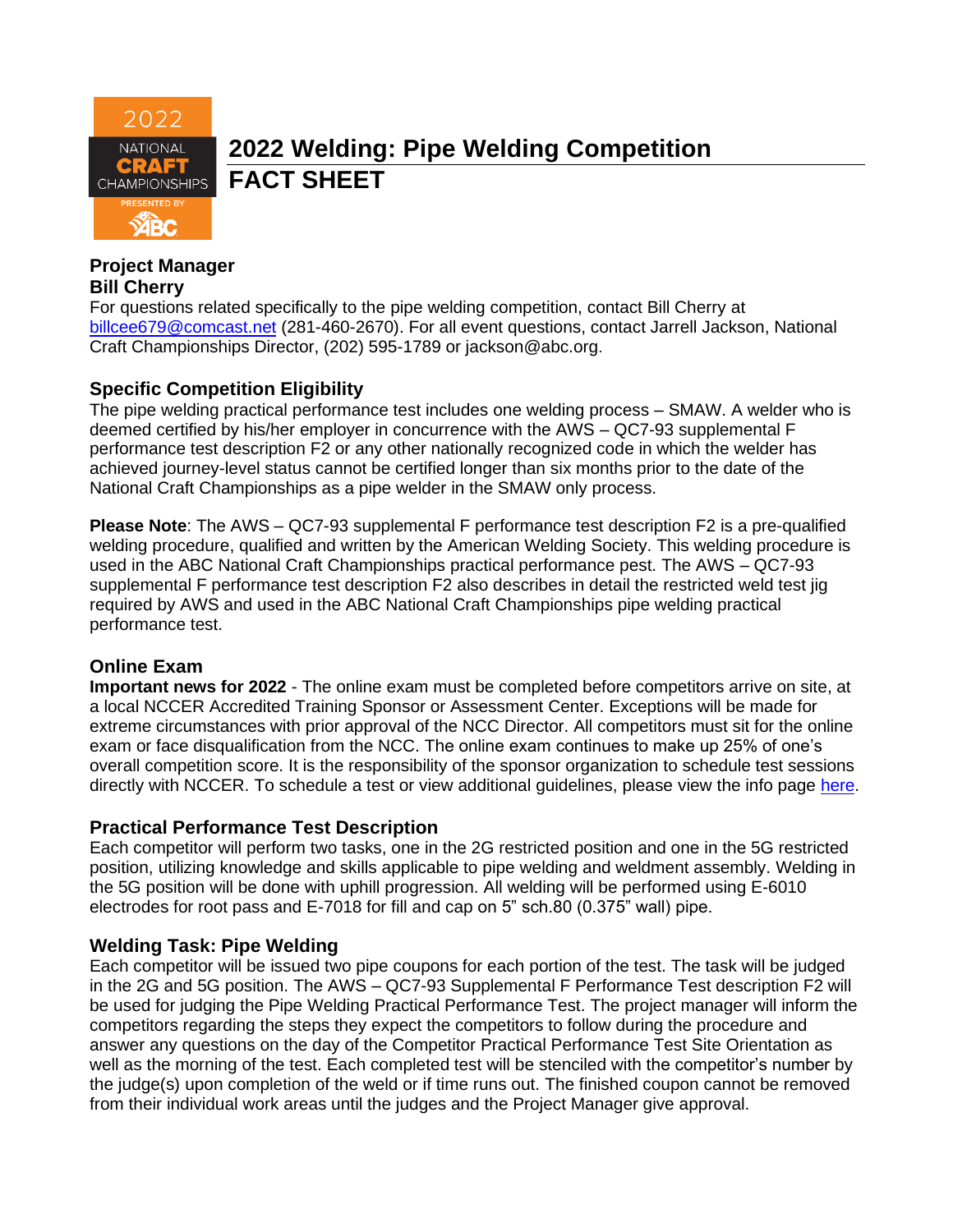Lastly, safety, work planning and housekeeping will be judged as a high priority during the test as well as disassembly/clean-up. These are also identified on the following Pipe Welding Sample Score Sheet.

#### **Knowledge and Skills Required**

The knowledge and skills for this competition and the written exam are based on the following modules of the NCCER Welding curriculum:

- Weld Quality #29106-09
- Joint Fit-Up and Alignment #29110-09
- Base Metal Preparation #29105-09
- Open Root Pipe Welds #29301-10
- SMAW Beads and Fillet Welds #29109-09
- SMAW Electrodes #29108-09
- SMAW Equipment and Setup #29107-09
- Welding Safety #29101-09
- Application of OSHA Safety Standards
- Core Curriculum
- AWS QC7-93 Supplement F Performance Test description F2 will be used and can be requested for review (excluding thermal cutting criteria) from AWS, P.O. Box 351040, Miami, Florida 33135. The supplemental F is used for pipe performance test only. Each competitor will perform the pipe welding procedure equally.

### **Tools Required**

Each competitor should bring only the tools listed below to the competition. Tools may be examined prior to the Practical Performance Test. Tools that are not on this list will be stored and cannot be used until the competition has concluded. If a tool, necessary to complete the Practical Performance Test, is not listed, the National Craft Championships Committee will provide it. If you use or prefer to use a self-darkening lens in your welding hood be sure to bring either replacement batteries and/or lenses as these are not available. "Pancake" style welding hoods or hoods where safety glasses can't be worn underneath are NOT acceptable and are not allowed.

- Appropriate 100% cotton, long-sleeve shirt
- Welding helmet with a minimum #10 filter lenses (Hard hat attachment hoods or head-mounted, ratchet-type welding hoods are acceptable.)
- Leather gauntlet-type welding gloves (SMAW)
- Chipping hammer
- Hand brush C/S
- 6" or 9" channel-lock pliers
- 10-inch or 12-inch adjustable wrench
- 12-inch half-round file with handle
- 2 to 3 lb. hammer
- Leather work shoes or boots.

#### *Optional items that are allowed but not required:*

- Leather sleeves
- Leather rod pouch
- Knee pads
- Flashlight (welder's choice)
- Spacer for root opening

#### **NCC furnished tools/equipment**

- $\bullet$  4  $\frac{1}{2}$  angle grinder safe use and inspection requirements.
	- o Guard must be in place and secured.
	- o Handle must be in place.
	- $\circ$  Cord must be inspected prior to use and can't be frayed or have exposed wires
	- $\circ$  Grinder must be unplugged prior to removing and/or installing grinding discs or wire wheels
- Fume extraction unit must be used while welding but can be turned off when no welding is taking place
- Face shield for grinding and buffing, approved hard hat and ear plugs
- 4 ½" grinding discs and wire wheels 2020 Guidebook, Pipe Welding Fact Sheet